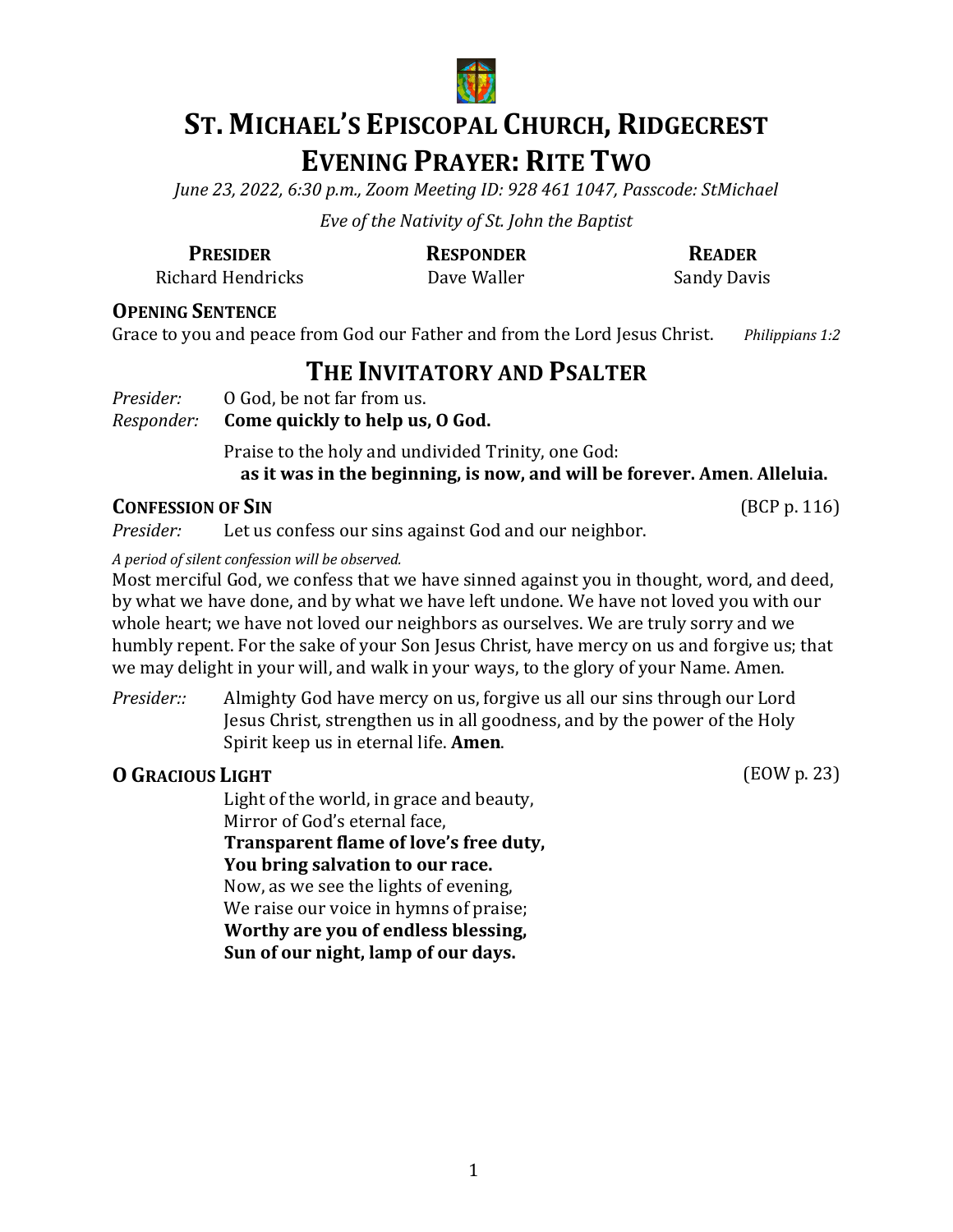

### **PSALM APPOINTED** PSALM 103 (*BCP p. 733*)

THE PSALM APPOINTED IS PSALM 85: Bless the LORD, O my soul. \* and all that is within me, bless his holy Name.

#### Bless the LORD, 0 my soul, \* and forget not all his benefits.

He forgives all your sins  $*$ and heals all your infirmities;

#### He redeems your life from the grave \* and crowns you with mercy and loving-kindness;

He satisfies you with good things,  $*$ and your youth is renewed like an eagle's.

#### The LORD executes righteousness \* and judgment for all who are oppressed.

He made his ways known to Moses \* and his works to the children of Israel.

#### The LORD is full of compassion and mercy,  $*$  **slow to anger and of great kindness.**

He will not always accuse us,  $*$ nor will he keep his anger for ever.

#### He has not dealt with us according to our sins, \* **nor rewarded us according to our wickedness.**

For as the heavens are high above the earth,  $*$ so is his mercy great upon those who fear him.

#### As far as the east is from the west, \* **so far has he removed our sins from us.**

As a father cares for his children, \* so does the LORD care for those who fear him.

#### For he himself knows whereof we are made; \* **he remembers that we are but dust.**

Our days are like the grass;  $*$ we flourish like a flower of the field;

#### When the wind goes over it, it is gone, \* and its place shall know it no more.

But the merciful goodness of the LORD endures forever on those who fear him, \* and his righteousness on children's children;

#### **On those who keep his covenant** \* and remember his commandments and do them.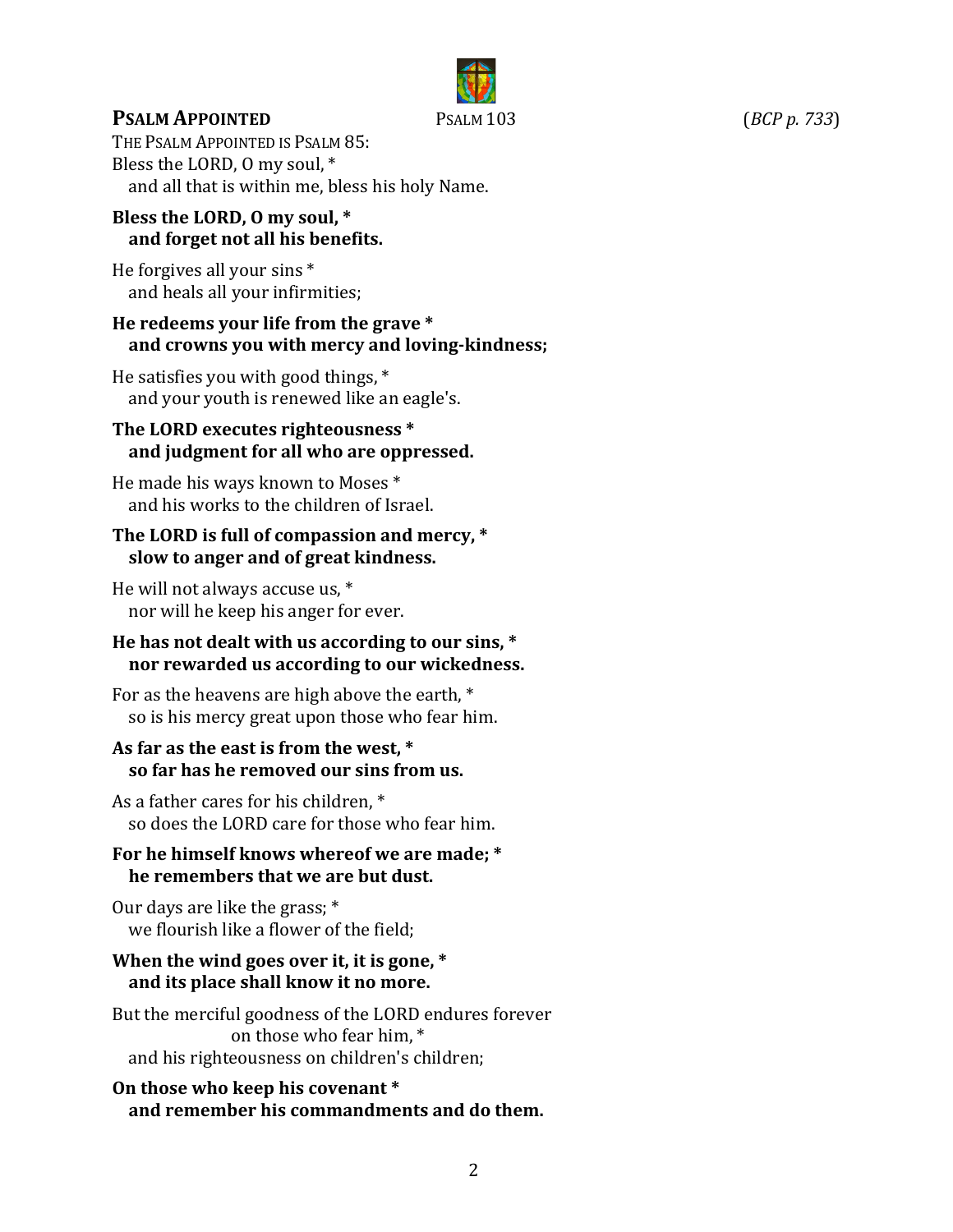The LORD has set his throne in heaven. \* and his kingship has dominion over all.

Bless the LORD, you angels of his, you mighty ones who do his bidding, \* and hearken to the voice of his word.

Bless the LORD, all you his hosts,  $*$ you ministers of his who do his will.

#### **Bless the LORD, all you works of his, in all places of his dominion;** \* bless the LORD, 0 my soul.

Praise to the holy and undivided Trinity, one God: as it was in the beginning, is now, and will be forever. Amen.

# **THE READINGS**

**THE FIRST READING ECCLESIASTICUS** 48:1-11 SANDY DAVIS

A READING FROM THE BOOK OF ECCLESIASTICUS. Then Elijah arose, a prophet like fire, and his word burned like a torch.

He brought a famine upon them, and by his zeal he made them few in number.

By the word of the Lord he shut up the heavens, and also three times brought down fire.

How glorious you were, Elijah, in your wondrous deeds! Whose glory is equal to yours?

You raised a corpse from death and from Hades, by the word of the Most High.

You sent kings down to destruction, and famous men, from their sickbeds.

You heard rebuke at Sinai and judgements of vengeance at Horeb.

You anointed kings to inflict retribution, and prophets to succeed you.

You were taken up by a whirlwind of fire, in a chariot with horses of fire.

At the appointed time, it is written, you are destined to calm the wrath of God before it breaks out in fury,

to turn the hearts of parents to their children, and to restore the tribes of Jacob.

Happy are those who saw you and were adorned with your love! For we also shall surely live.

*Reader*: Here ends the reading.

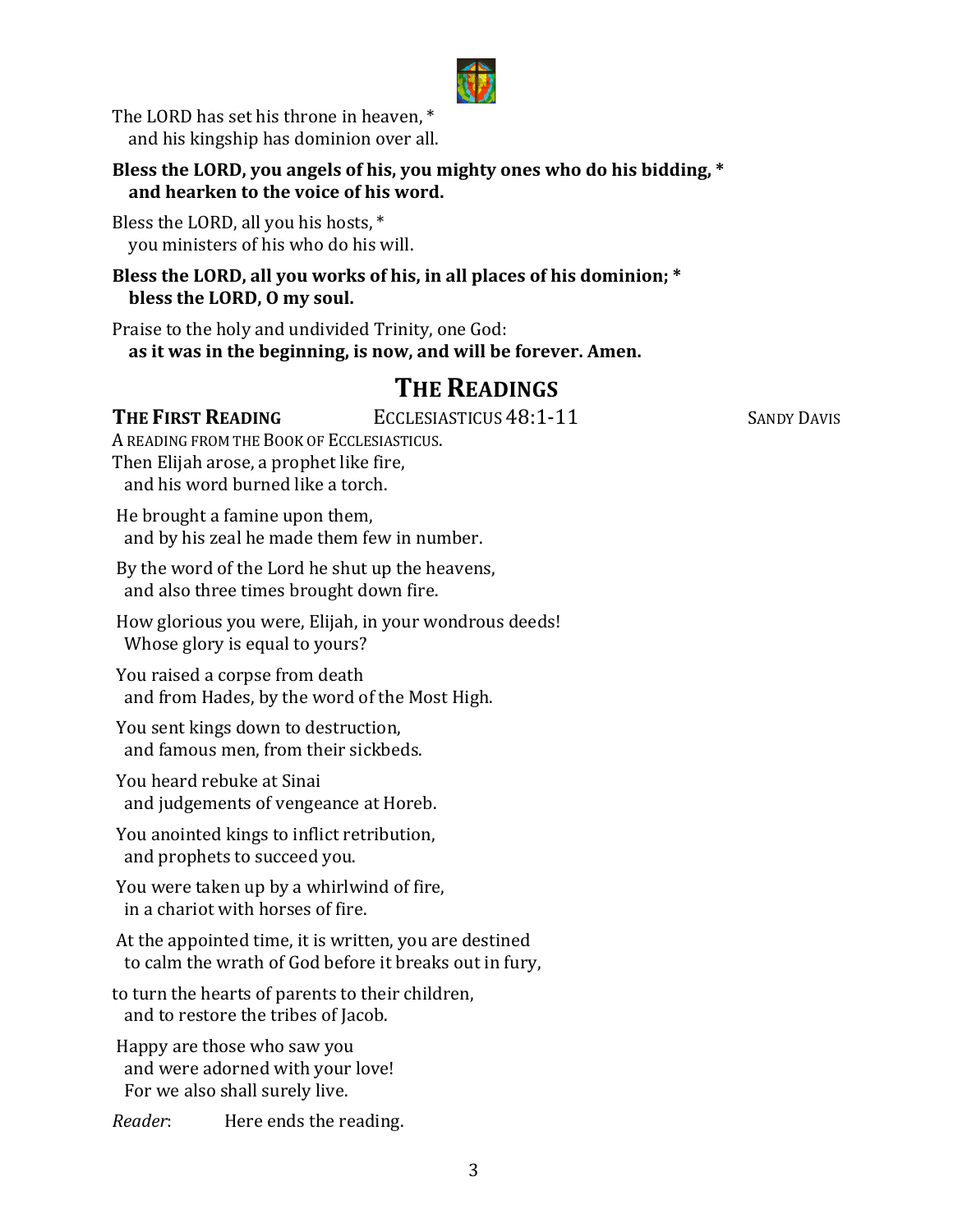#### **THE SONG OF MARY** LUKE 1:46-55 (EOW p. 27)

*Presider and responder alternate by whole verse.*

My soul proclaims the greatness of the Lord, my spirit rejoices in you, O God my Savior;  $*$ 

for you have looked with favor on your lowly servant.

**From this day all generations will call me blessed: \***

 **you, the Almighty, have done great things for me, and holy is your Name.**

You have mercy on those who fear you \* from generation to generation.

**You have shown strength with your arm, \* and scattered the proud in their conceit,** Casting down the mighty from their thrones,  $*$ and lifting up the lowly. **You have filled the hungry with good things, \***

 **and sent the rich away empty.**

You have come to the help of your servant Israel, \* for you have remembered your promise of mercy,

**The promise you made to our forebears, \***

#### **to Abraham and his children forever.**

#### **THE SECOND READING** LUKE 1:5-23 SANDY DAVIS

A READING FROM THE GOSPEL ACCORDING TO LUKE.

In the days of King Herod of Judea, there was a priest named Zechariah, who belonged to the priestly order of Abijah. His wife was a descendant of Aaron, and her name was Elizabeth. Both of them were righteous before God, living blamelessly according to all the commandments and regulations of the Lord. But they had no children, because Elizabeth was barren, and both were getting on in years.

Once when he was serving as priest before God and his section was on duty, he was chosen by lot, according to the custom of the priesthood, to enter the sanctuary of the Lord and offer incense. Now at the time of the incense offering, the whole assembly of the people was praying outside. Then there appeared to him an angel of the Lord, standing at the right side of the altar of incense. When Zechariah saw him, he was terrified; and fear overwhelmed him. But the angel said to him, "Do not be afraid, Zechariah, for your prayer has been heard. Your wife Elizabeth will bear you a son, and you will name him John. You will have joy and gladness, and many will rejoice at his birth, for he will be great in the sight of the Lord. He must never drink wine or strong drink; even before his birth he will be filled with the Holy Spirit. He will turn many of the people of Israel to the Lord their God. With the spirit and power of Elijah he will go before him, to turn the hearts of parents to their children, and the disobedient to the wisdom of the righteous, to make ready a people prepared for the Lord." Zechariah said to the angel, "How will I know that this is so? For I am an old man, and my wife is getting on in years." The angel replied, "I am Gabriel. I stand in the presence of God, and I have been sent to speak to you and to bring you this good news. But now, because you did not believe my words, which will be fulfilled in their time, you will become mute, unable to speak, until the day these things occur."

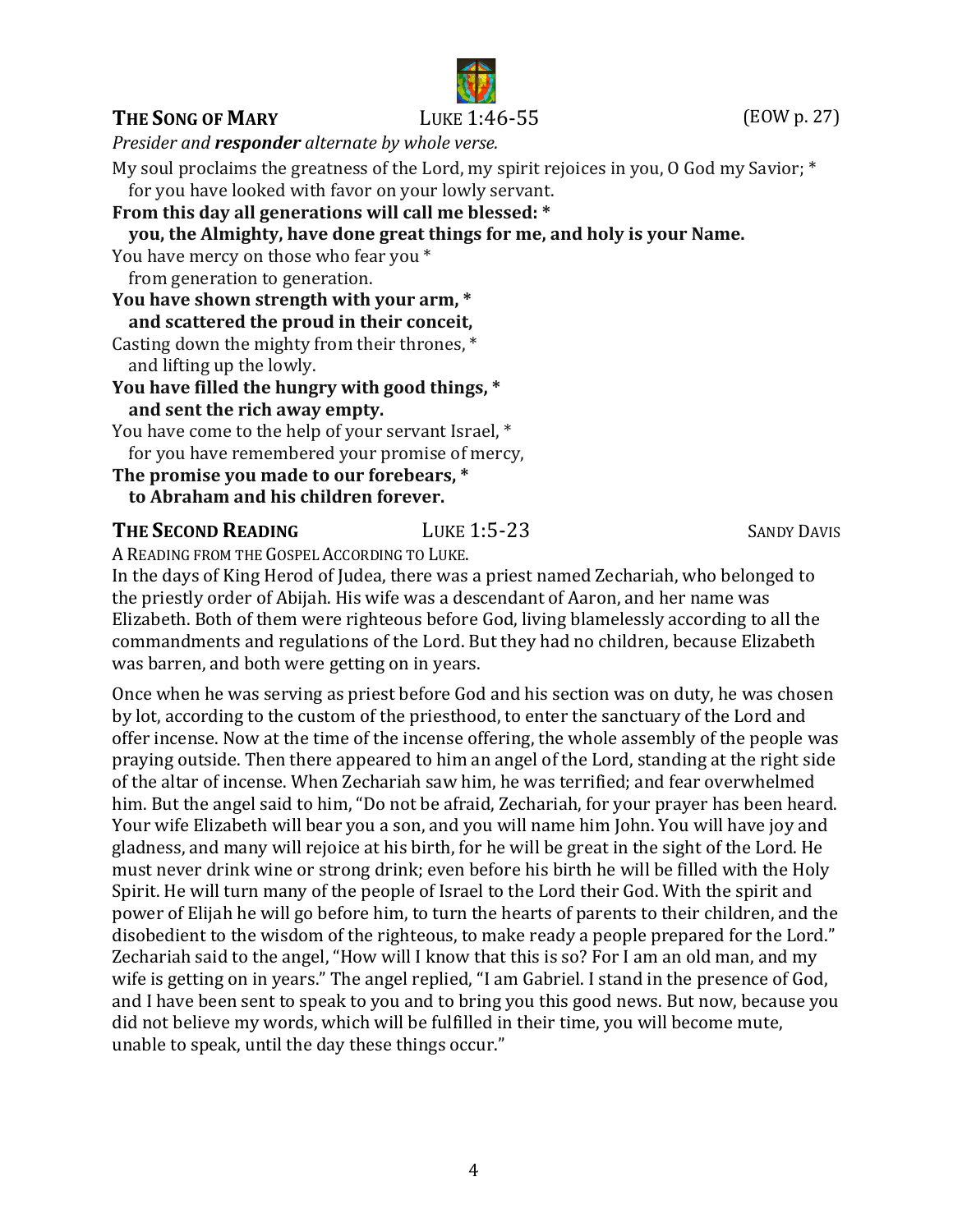sanctuary. When he did come out, he could not speak to them, and they realized that he had seen a vision in the sanctuary. He kept motioning to them and remained unable to speak. When his time of service was ended, he went to his home. *Reader*: Hear what the Spirit is saying to God's people.<br>*Responder:* Thanks be to God. **Thanks be to God.** 

Meanwhile the people were waiting for Zechariah, and wondered at his delay in the

# **THE SONG OF SIMEON** LUKE 2:29-32 (BCP p. 120)

*Presider and responder alternate by whole verse.* 

Lord, you now have set your servant free \*

to go in peace as you have promised;

#### For these eyes of mine have seen the Savior, \* **whom you have prepared for all the world to see:** A Light to enlighten the nations,  $*$

and the glory of your people Israel.

### **Praise to the holy and undivided Trinity, one God: as it was in the beginning, is now, and will be forever. Amen.**

# **SCRIPTURE DISCUSSION**

# **APOSTLES' CREED** *(BCP p. 120)*

I believe in God, the Father almighty, creator of heaven and earth;

## I believe in Jesus Christ, his only Son, our Lord.

He was conceived by the power of the Holy Spirit and born of the Virgin Mary.

 **He suffered under Pontius Pilate, was crucified, died, and was buried.**

He descended to the dead. On the third day he rose again.

He ascended into heaven, and is seated at the right hand of the Father.

He will come again to judge the living and the dead.

**I believe in the Holy Spirit, the holy catholic Church,**

the communion of saints, the forgiveness of sins

the resurrection of the body, and the life everlasting. Amen.

# **THE PRAYERS**

# **THE LORD'S PRAYER** *(BCP p. 121)*

*Presider:* God be with you.<br>*Responder:* **And also with you.** *Responder:* **And also with you.** *Presider:* Let us pray.

Our Father, who art in heaven, hallowed be thy Name,

**thy kingdom come, thy will be done, on earth as it is in heaven.**

Give us this day our daily bread.

And forgive us our trespasses, as we forgive those who trespass against us. And lead us not into temptation, but deliver us from evil.

For thine is the kingdom, and the power, and the glory, for ever and ever. Amen.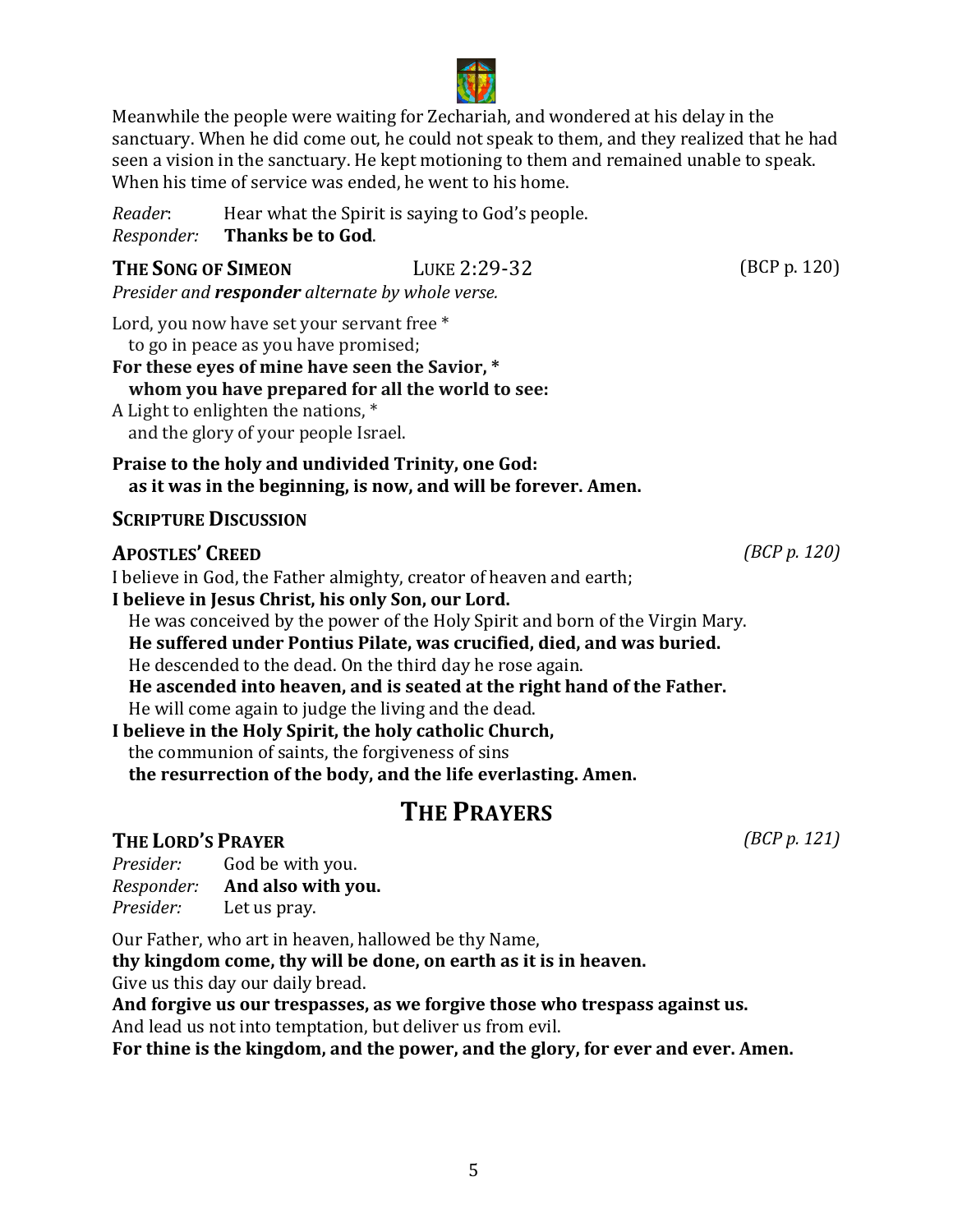### **SUFFRAGES A** *(BCP p. 121)*

- V. Show us your mercy, O Lord;
- R. And grant us your salvation.
- V. Clothe your ministers with righteousness;
- R. Let your people sing with joy.
- V. Give peace, O Lord, in all the world;
- R. For only in you can we live in safety.
- V. Lord, keep this nation under your care;
- R. And guide us in the way of justice and truth.
- V. Let your way be known upon earth;
- R. Your saving health among all nations.
- V. Let not the needy, O Lord, be forgotten;
- R. Nor the hope of the poor be taken away.
- V. Create in us clean hearts, O God;
- R. And sustain us by your Holy Spirit.

**THE COLLECT OF THE DAY** THE NATIVITY OF SAINT JOHN THE BAPTIST (*June 24, BCP p. 241*) Almighty God, by whose providence your servant John the Baptist was wonderfully born, and sent to prepare the way of your Son our Savior by preaching repentance: Make us so to follow his teaching and holy life, that we may truly repent according to his preaching; and, following his example, constantly speak the truth, boldly rebuke vice, and patiently suffer for the truth's sake; through Jesus Christ your Son our Lord, who lives and reigns with you and the Holy Spirit, one God, for ever and ever. **Amen**.

### A **COLLECT FOR THE PRESENCE OF CHRIST** (*BCP p.* 124)

Lord Jesus, stay with us, for evening is at hand and the day is past; be our companion in the way, kindle our hearts, and awaken hope, that we may know you as you are revealed in Scripture and the breaking of bread. Grant this for the sake of your love. **Amen**.

### **A PRAYER FOR MISSION** (*BCP p.* 124)

O God and Father of all, whom the whole heavens adore: Let the whole earth also worship you, all nations obey you, all tongues confess and bless you, and men and women everywhere love you and serve you in peace; through Jesus Christ our Lord. **Amen**.

*Presider:* Are there any prayers or thanksgivings you wish to offer? *The people may offer their intercessions and thanksgivings.* 

### **A PRAYER OF ST. CHRYSOSTOM** *(BCP p. 126)*

Almighty God, you have given us grace at this time with one accord to make our common supplication to you; and you have promised through your well-beloved Son that when two or three are gathered together in his Name you will be in the midst of them: Fulfill now, O Lord, our desires and petitions as may be best for us; granting us in this world knowledge of your truth, and in the age to come life everlasting. Amen.

*Presider* Let us bless the Lord.<br>*Responder* **Thanks be to God. Thanks be to God.** 

### **CLOSING SENTENCE** *(BCP p. 126)*

The grace of our Lord Jesus Christ, and the love of God, and the fellowship of the Holy Spirit, **be** with us all evermore. **Amen**. *a 2 Corinthians 13:14*